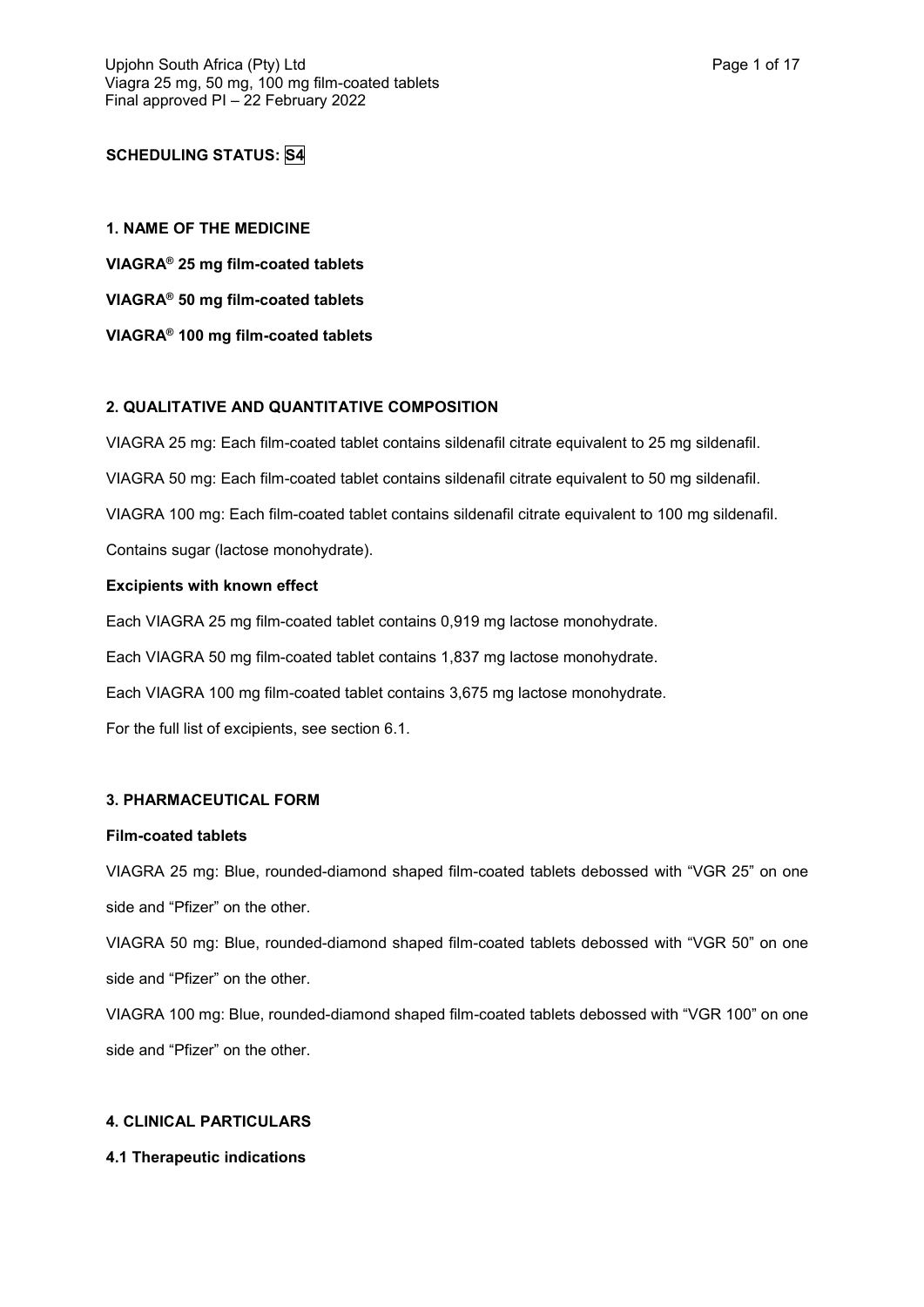VIAGRA is indicated only for the treatment of erectile dysfunction.

VIAGRA IS NOT AN APHRODISIAC.

#### **4.2 Posology and method of administration**

#### **Posology**

#### *Use in adults*

The recommended dose is 50 mg, taken as needed approximately one hour before sexual activity. Based on efficacy and toleration, the dose may be increased to 100 mg or decreased to 25 mg. The maximum recommended dose is 100 mg. The maximum recommended dosing frequency is once per day.

#### *The following factors are associated with increased plasma levels of VIAGRA*

Age > 65 (40 % increase in AUC), hepatic impairment (e.g. cirrhosis, 80 %), severe renal impairment (creatinine clearance  $\leq 30$  mL/min, 100 %), and concomitant use of potent cytochrome P450 3A4 inhibitors (erythromycin 182 %, saquinavir 210 %, ketoconazole, itraconazole, 200 %, ritonavir 1 000

%) (see section 4.3).

#### **Special populations**

*Use in patients with mild to moderately impaired renal function*

A starting dose of 25 mg should not be exceeded.

*Use in patients with mild to moderately impaired hepatic function*

Since VIAGRA clearance is reduced in patients with hepatic impairment (e.g. cirrhosis), a starting dose

of 25 mg should not be exceeded.

#### *Use in elderly patients*

Healthy elderly volunteers (65 years or over) had a reduced clearance of VIAGRA. A starting dose of 25 mg should be considered in patients older than 65 years of age.

#### *Use in patients using potent CYP 3A4 inhibitors*

Given the extent of the interaction with patients receiving concomitant therapy with cytochrome P450 3A4 inhibitors (e.g. ritonavir, erythromycin, saquinavir, ketoconazole, itraconazole), VIAGRA should not be used concomitantly with these medicines (see section 4.3).

VIAGRA was shown to potentiate the hypotensive effects of nitrates and its administration in patients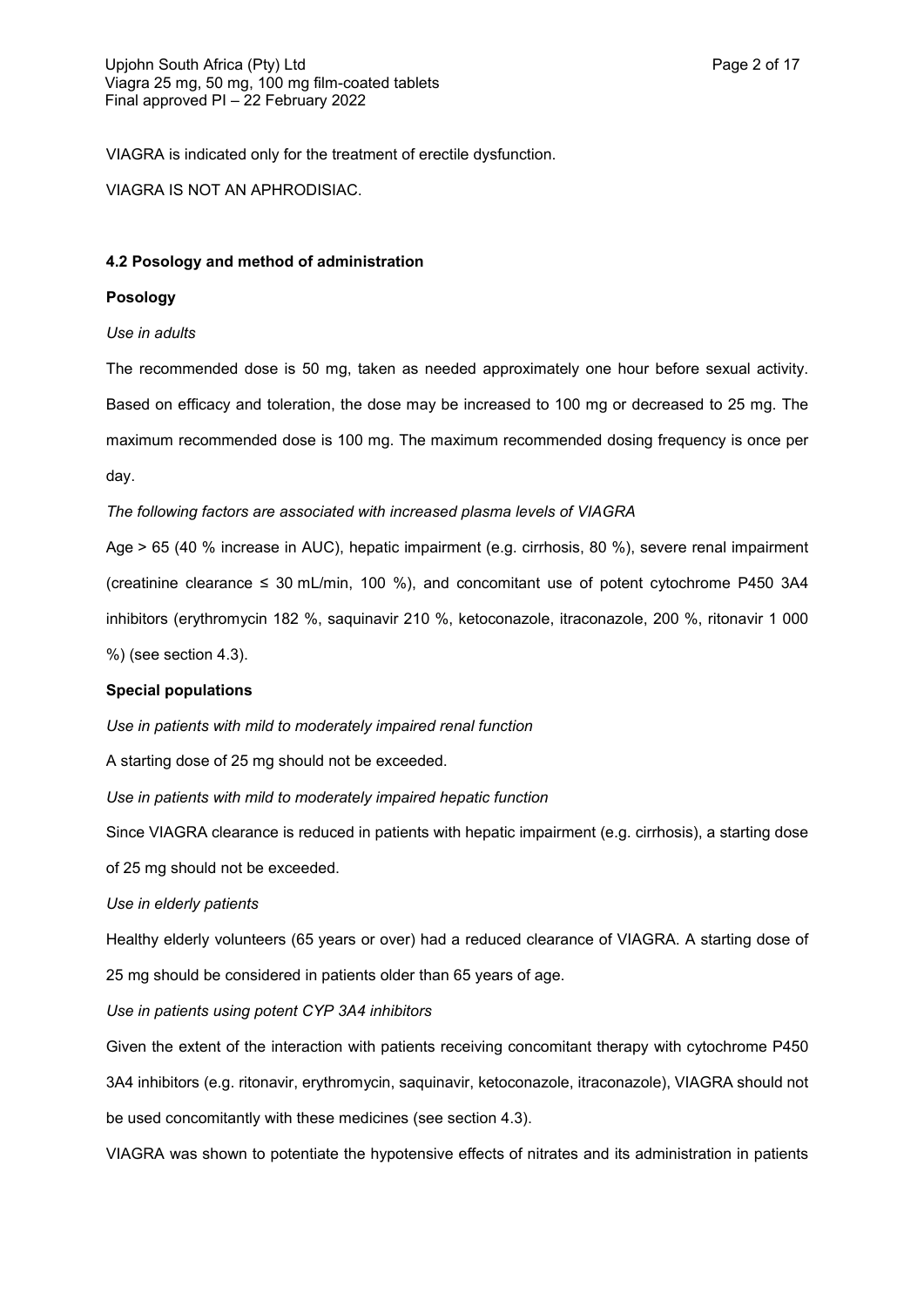who use nitric oxide donors or nitrates in any form is therefore contraindicated (see section 4.3).

#### **Paediatric population**

VIAGRA is not indicated for use in children below 18 years of age.

### **Method of administration**

VIAGRA tablets are for oral use.

### **4.3 Contraindications**

Use of VIAGRA is contraindicated in patients with a known hypersensitivity to sildenafil or to any excipients of VIAGRA (listed in section 6.1).

Administration of VIAGRA to patients who are using nitric oxide donors, organic nitrates or organic nitrites in any form either regularly or intermittently is contraindicated.

**Consistent with its known effects on the nitric oxide/cGMP pathway (see section 5.1), VIAGRA was shown to potentiate the hypotensive effects of acute and chronic nitrates. Medical practitioners should discuss with patients the contraindication of concurrent use of VIAGRA with organic nitrates.**

**Concomitant use of VIAGRA with potent cytochrome P450 3A4 inhibitors e.g. ritonavir, erythromycin, saquinavir, ketoconazole and itraconazole is contraindicated (see section 4.5).**

VIAGRA is contraindicated in patients who have loss of vision in one eye because of non-arteritic anterior ischaemic optic neuropathy (NAION), regardless of whether this episode was in connection or not with previous PDE5 inhibitor exposure.

The co-administration of PDE5 inhibitors, including VIAGRA, with guanylate cyclase stimulators such as riociguat, is contraindicated as it may potentially lead to symptomatic hypotension.

The use of VIAGRA is contraindicated in patients with severe hepatic impairment and patients with severe impairment of renal function (creatinine clearance < 30 mL/min) not on haemodialysis or continuous ambulatory peritoneal dialysis.

## **4.4 Special warnings and precautions for use**

**Serious cardiovascular events, including myocardial infarction, sudden cardiac death, ventricular dysrhythmia, cerebrovascular haemorrhage and transient ischaemic attack have**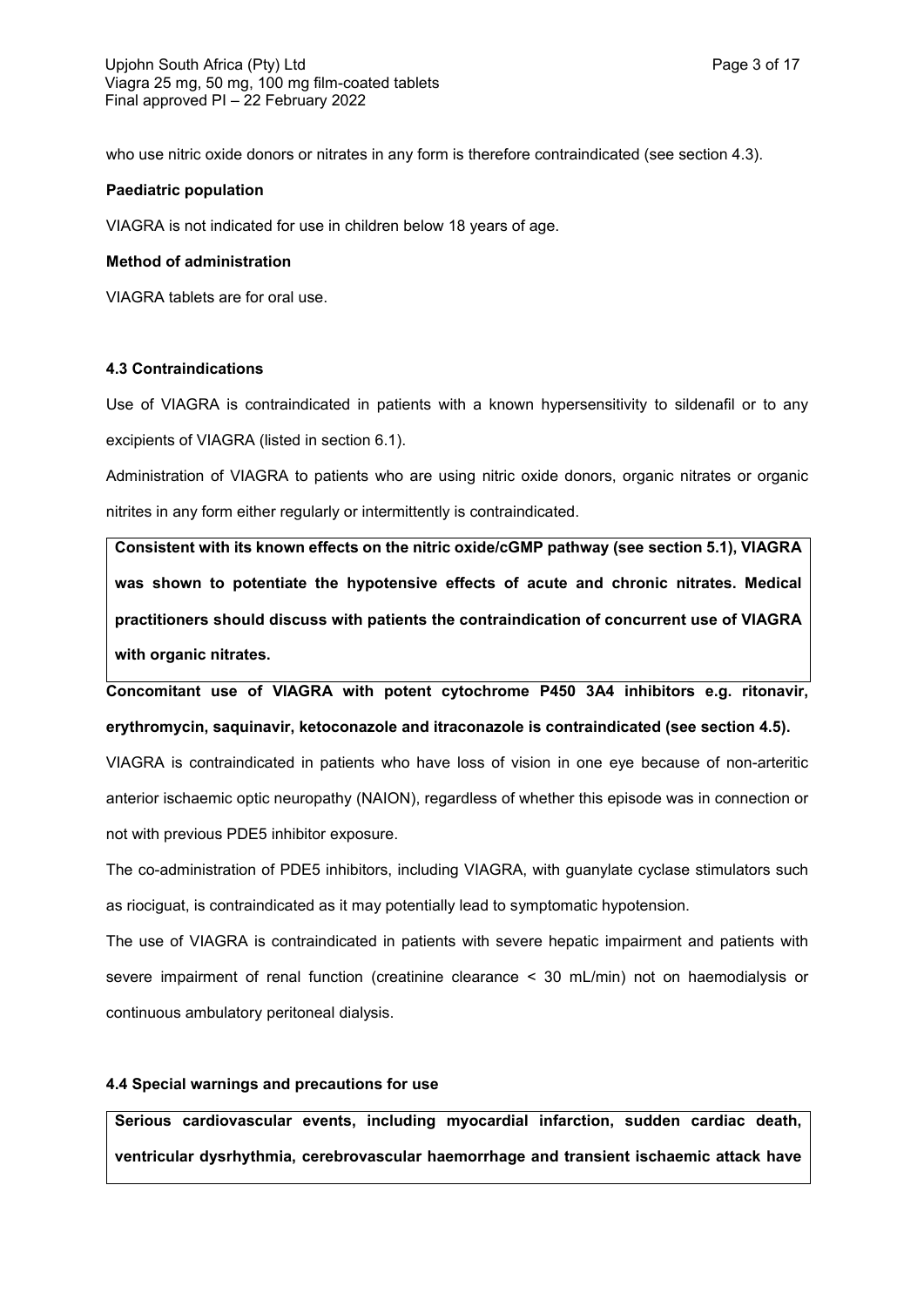**been reported post-marketing in temporal association with the use of VIAGRA for erectile dysfunction.** Most, but not all, of these patients had pre-existing cardiovascular risk factors. Many of these events were reported to occur during or shortly after sexual activity, and a few were reported to occur shortly after the use of VIAGRA without sexual activity. Others were reported to have occurred hours to days after the use of VIAGRA and sexual activity. It is not possible to determine whether these events are related directly to VIAGRA, to sexual activity, to the patient's underlying cardiovascular disease, to a combination of these factors, or to other factors. **The cardiovascular status of patients should be assessed prior to initiating treatment for erectile dysfunction.** VIAGRA should not be used in men for whom sexual activity is inadvisable.

**Prolonged erections and priapism have been reported with VIAGRA in post-marketing experience. In the event of an erection that persists longer than 4 hours, the patient should seek immediate medical assistance. If priapism is not treated immediately, penile tissue damage and permanent loss of potency could result.**

A thorough medical history and physical examination should be undertaken to diagnose erectile dysfunction, determine potential underlying causes and identify appropriate treatment.

VIAGRA has systemic vasodilatory properties that resulted in transient decreases in supine blood pressure in healthy volunteers. Medical practitioners should carefully consider whether their patients with underlying cardiovascular disease could be affected adversely by such vasodilatory effects, especially in combination with sexual activity.

Patients with increased susceptibility to vasodilators include those with left ventricular outflow obstruction (e.g. aortic stenosis, hypertrophic obstructive cardiomyopathy), or those with the rare syndrome of multiple system atrophy manifesting as severely impaired autonomic control of blood pressure.

Non-arteritic anterior ischaemic optic neuropathy (NAION) with some loss of vision or irreversible blindness has been reported with the use of PDE5 inhibitors including VIAGRA. Most of these patients had risk factors such as low cup to disc ratio ("crowded disk"), age over 50, diabetes, hypertension, coronary artery disease, hyperlipidaemia and smoking.

In case of sudden visual loss, patients should be advised to stop taking VIAGRA and consult a medical practitioner immediately.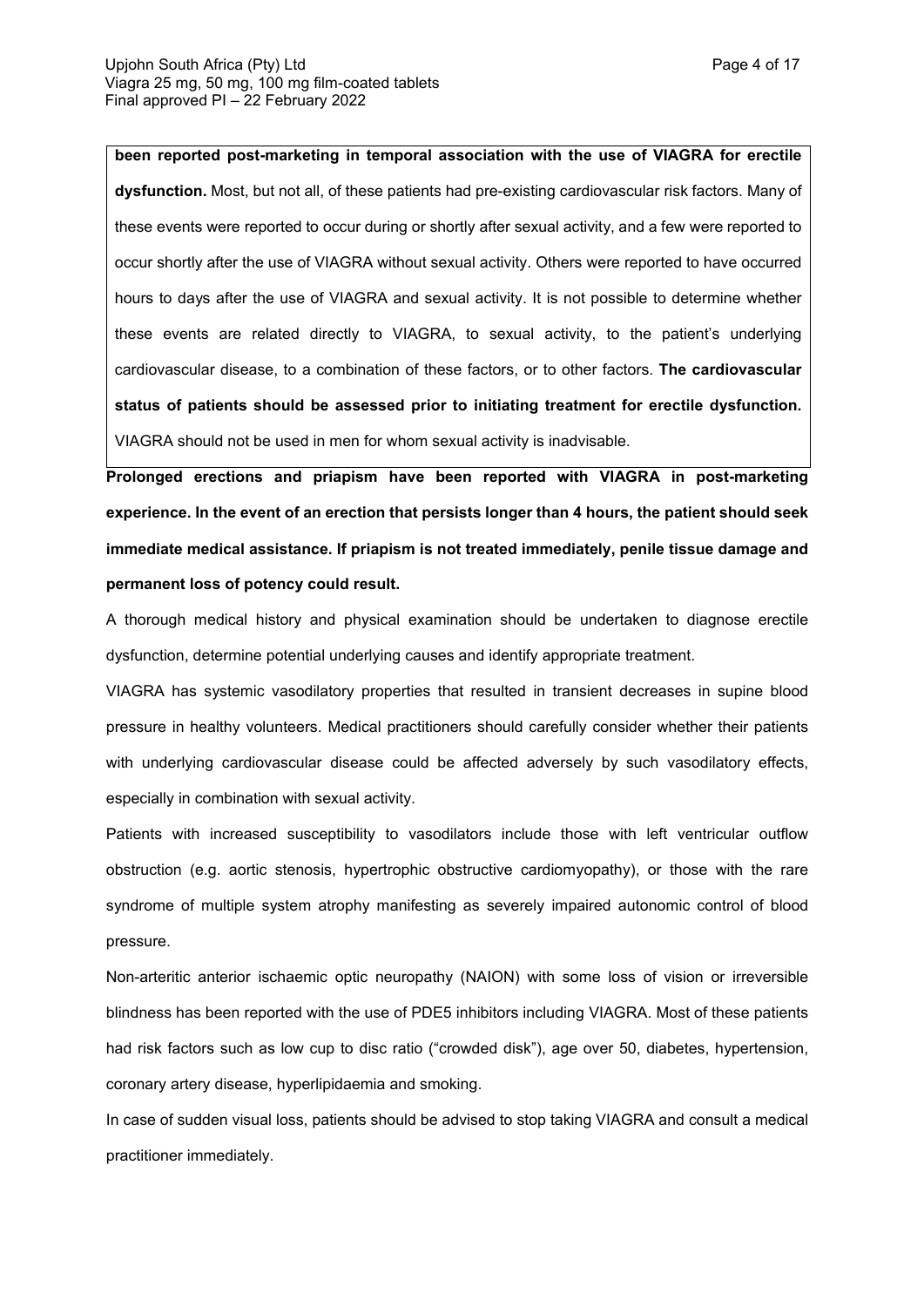Individuals who have already experienced NAION are at increased risk of NAION recurrence. Therefore, medical practitioners should discuss this risk with these patients and whether they could be adversely affected by use of PDE5 inhibitors. PDE5 inhibitors, including VIAGRA, should be used with caution in these patients and the patient's NAION risk factors should be evaluated when considering prescribing VIAGRA.

NAION appears to be a class effect of these medicines.

Concomitant administration of VIAGRA to patients taking alpha-blocker therapy may lead to symptomatic hypotension in susceptible individuals (see section 4.5). In order to minimise the potential for developing postural hypotension, patients should be haemodynamically stable on alpha-blocker therapy prior to initiating VIAGRA treatment. Initiation of VIAGRA at lower doses should be considered (see section 4.2). Medical practitioners should advise patients what to do in the event of postural hypotensive symptoms.

There are no controlled clinical data on the safety or efficacy of VIAGRA in the following patient groups; if prescribed, this should be done with caution.

- Patients who have suffered a myocardial infarction, stroke, or life-threatening dysrhythmia within the last 6 months.
- Patients with resting hypotension (BP < 90/50 mmHg) or hypertension (BP > 170/110 mmHg).
- Patients with cardiac failure or coronary artery disease causing unstable angina.

A minority of patients with the inherited condition retinitis pigmentosa have genetic disorders of retinal phosphodiesterases. There is no safety information on the administration of VIAGRA to patients with retinitis pigmentosa, therefore, VIAGRA should be administered with caution to these patients.

VIAGRA has no effect on bleeding time, including during co-administration with aspirin. *In vitro* studies with human platelets indicate that sildenafil potentiates the anti-aggregatory effect of sodium nitroprusside (a nitric oxide donor). There is no safety information on the administration of VIAGRA to patients with bleeding disorders or active peptic ulceration. Therefore, VIAGRA should be administered with caution to these patients.

VIAGRA should not be used in patients with anatomical deformation of the penis (such as angulation, cavernosal fibrosis or Peyronie's disease), or in patients who have conditions which may predispose them to priapism (such as sickle cell anaemia, multiple myeloma or leukaemia).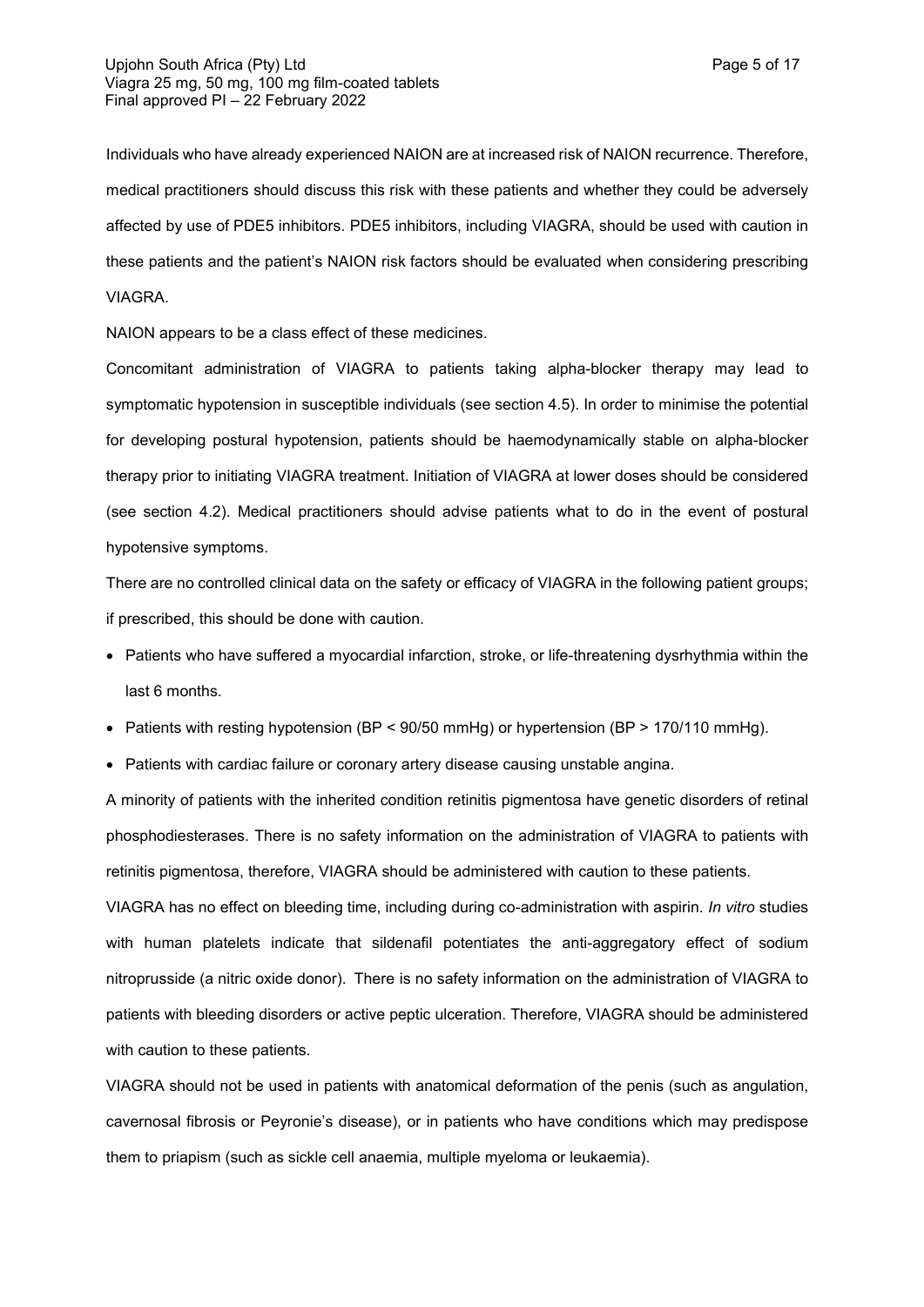The safety and efficacy of combinations of VIAGRA with other PDE5 inhibitors, or other pulmonary arterial hypertension (PAH) treatments containing sildenafil, or other treatments for erectile dysfunction have not been studied. Therefore, the use of such combinations is not recommended.

A sudden unilateral or bilateral decrease or loss of hearing (sensorineural deafness) with or without associated vestibular symptoms has been reported with the use of PDE5 inhibitors, including VIAGRA. There is insufficient information regarding the reversibility of the hearing loss and the role of underlying risk factors for hearing loss in individual subjects. In case of sudden decrease or loss of hearing, patients should be advised to stop taking VIAGRA and consult a medical practitioner promptly.

The film-coating of the VIAGRA tablet contains lactose. Men with rare hereditary problems of galactose intolerance, total lactase deficiency or glucose-galactose malabsorption should not take this medicine.

#### **4.5 Interaction with other medicines and other forms of interaction**

#### **Effects of other medicines on VIAGRA**

#### *In vitro studies:*

VIAGRA metabolism is principally mediated by the cytochrome P450 (CYP) isoforms 3A4 (major route) and 2C9 (minor route). Therefore, inhibitors of these isoenzymes may reduce VIAGRA clearance and inducers of these isoenzymes may increase VIAGRA clearance.

*In vivo studies:*

Population pharmacokinetic analysis of clinical trial data indicated a reduction in VIAGRA clearance when co-administered with CYP3A4 inhibitors (such as itraconazole, ketoconazole, erythromycin, and cimetidine). However, there was no increased incidence of adverse events in these patients.

Cimetidine (800 mg), a cytochrome P450 inhibitor and a non-specific CYP3A4 inhibitor, caused a 56 % increase in plasma sildenafil concentrations when co-administered with VIAGRA (50 mg) to healthy volunteers.

When a single 100 mg dose of VIAGRA was administered with erythromycin, a moderate CYP3A4 inhibitor, at steady state (500 mg two times daily for 5 days), there was a 182 % increase in VIAGRA systemic exposure (AUC).

In addition, co-administration of the HIV protease inhibitor saquinavir, also a CYP3A4 inhibitor, at steady state (1 200 mg three times daily) with VIAGRA (100 mg single dose) resulted in a 140 % increase in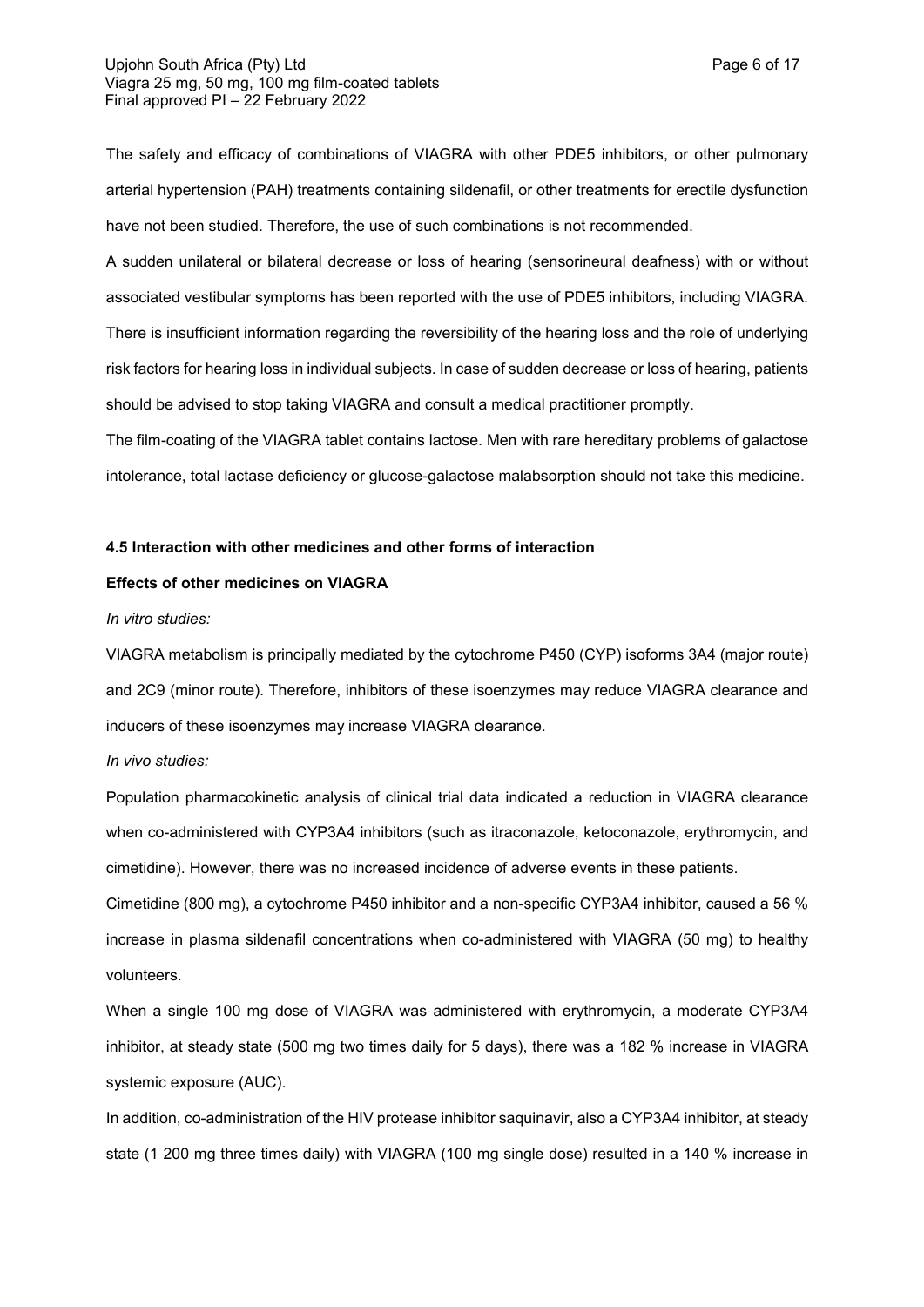VIAGRA Cmax and a 210 % increase in VIAGRA AUC. VIAGRA had no effect on saquinavir pharmacokinetics (see section 4.2). Stronger CYP3A4 inhibitors such as ketoconazole and itraconazole would be expected to have still greater effects.

Co-administration with the HIV protease inhibitor ritonavir, which is a highly potent P450 inhibitor, at steady state (500 mg twice daily) with VIAGRA (100 mg single dose) resulted in a 300 % (4-fold) increase in VIAGRA C<sub>max</sub> and a 1 000 % (11-fold) increase in VIAGRA plasma AUC. At 24 hours, the plasma levels of VIAGRA were still approximately 200 ng/mL, compared to approximately 5 ng/mL when VIAGRA was dosed alone. This is consistent with ritonavir's marked effects on a broad range of P450 substrates. VIAGRA had no effect on ritonavir pharmacokinetics (see section 4.2).

Single doses of antacid (magnesium hydroxide/aluminium hydroxide) did not affect the bioavailability of VIAGRA.

In a study of healthy male volunteers, co-administration of the endothelin antagonist, bosentan, (an inducer of CYP3A4 [moderate], CYP2C9 and possibly of CYP2C19) at steady state (125 mg twice a day) with VIAGRA at steady state (80 mg three times a day) resulted in 62,6 % and 55,4 % decrease in VIAGRA AUC and C<sub>max</sub>, respectively. VIAGRA increased bosentan AUC and C<sub>max</sub> by 49,8 % and 42 %, respectively. Concomitant administration of strong CYP3A4 inducers, such as rifampicin, is expected to cause greater decreases in plasma concentrations of VIAGRA.

Pharmacokinetic data from patients in clinical trials showed no effect on VIAGRA pharmacokinetics of CYP2C9 inhibitors (such as tolbutamide, warfarin), CYP2D6 inhibitors (such as selective serotonin reuptake inhibitors, tricyclic antidepressants), thiazide and related diuretics, loop and potassium sparing diuretics, angiotensin converting enzyme (ACE) inhibitors, calcium channel blockers, betaadrenoreceptor antagonists or inducers of CYP450 metabolism (such as rifampicin, barbiturates). In healthy male volunteers there was no evidence of an effect of azithromycin (500 mg daily for 3 days) on the AUC, C<sub>max</sub>, T<sub>max</sub> elimination rate constant, or subsequent half-life of VIAGRA or its major circulating metabolite.

#### **Effects of VIAGRA on other medicines**

#### *In vitro studies:*

VIAGRA is a weak inhibitor of the cytochrome P450 isoforms 1A2, 2C9, 2C19, 2D6, 2E1 and 3A4 (IC50  $>150 \mu M$ ).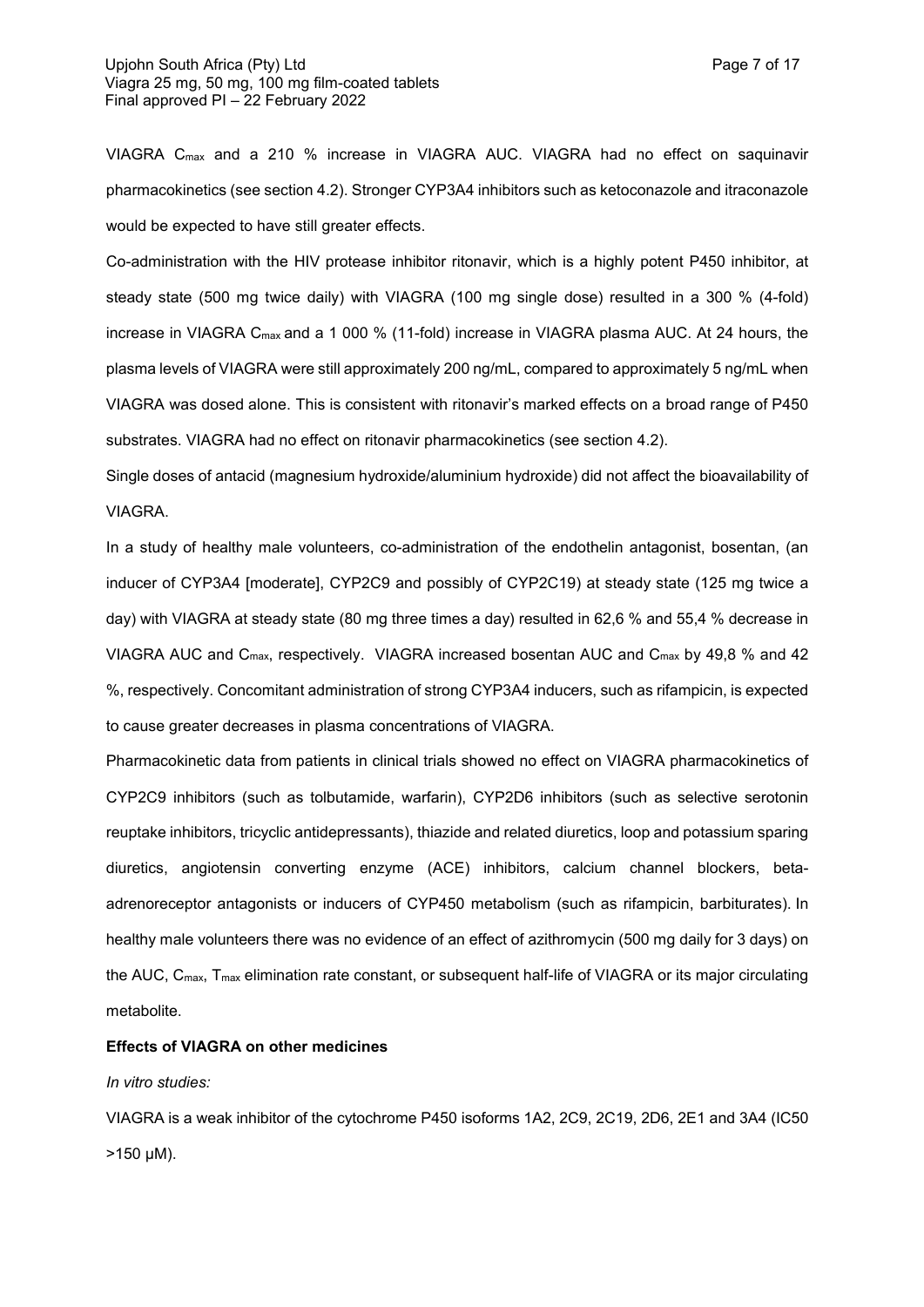Given VIAGRA peak plasma concentrations of approximately 1 µM after recommended doses, it is unlikely that VIAGRA will alter the clearance of substrates of these isoenzymes.

*In vivo studies:*

VIAGRA was shown to potentiate the hypotensive effect of acute and chronic nitrates. Therefore, use of nitric oxide donors, organic nitrates or organic nitrites in any form, either regularly or intermittently with VIAGRA is contraindicated (see section 4.3).

In three specific interactions studies, the alpha-blocker doxazosin (4 mg and 8 mg) and VIAGRA (25 mg, 50 mg, or 100 mg) were administered simultaneously to patients with benign prostatic hyperplasia (BPH) stabilised on doxazosin therapy. In these study populations, mean additional reductions of supine blood pressure of 7/7 mmHg, 9/5 mmHg, and 8/4 mmHg, and mean additional reductions of standing blood pressure of 6/6 mmHg, 11/4 mmHg, and 4/5 mmHg, respectively, were observed. When VIAGRA and doxazosin were administered simultaneously to patients stabilised on doxazosin therapy, there were reports of patients who experienced symptomatic postural hypotension. These reports included dizziness and light-headedness, but not syncope. Concomitant administration of VIAGRA to patients taking alpha-blocker therapy may lead to symptomatic hypotension in a few susceptible individuals (see section 4.4).

No significant interactions were shown when VIAGRA (50 mg) was co-administered with tolbutamide (250 mg) or warfarin (40 mg), both of which are metabolised by CYP2C9.

VIAGRA (100 mg) did not affect the steady state pharmacokinetics of the HIV protease inhibitors, saquinavir and ritonavir, both of which are CYP3A4 substrates (see *Effects of other medicines on VIAGRA*)*.*

VIAGRA at steady state (80 mg three times a day) resulted in a 49,8 % increase in bosentan AUC and a 42 % increase in bosentan Cmax (125 mg twice a day) (see *Effects of other medicines on VIAGRA*). VIAGRA (50 mg) did not potentiate the increase in bleeding time caused by aspirin (150 mg).

VIAGRA (50 mg) did not potentiate the hypotensive effects of alcohol in healthy volunteers with mean maximum blood alcohol levels of 4,4 mmol/L.

No interaction was seen when VIAGRA (100 mg) was co-administered with amlodipine in hypertensive patients. The mean additional reduction on supine blood pressure was 8 mmHg systolic and 7 mmHg diastolic.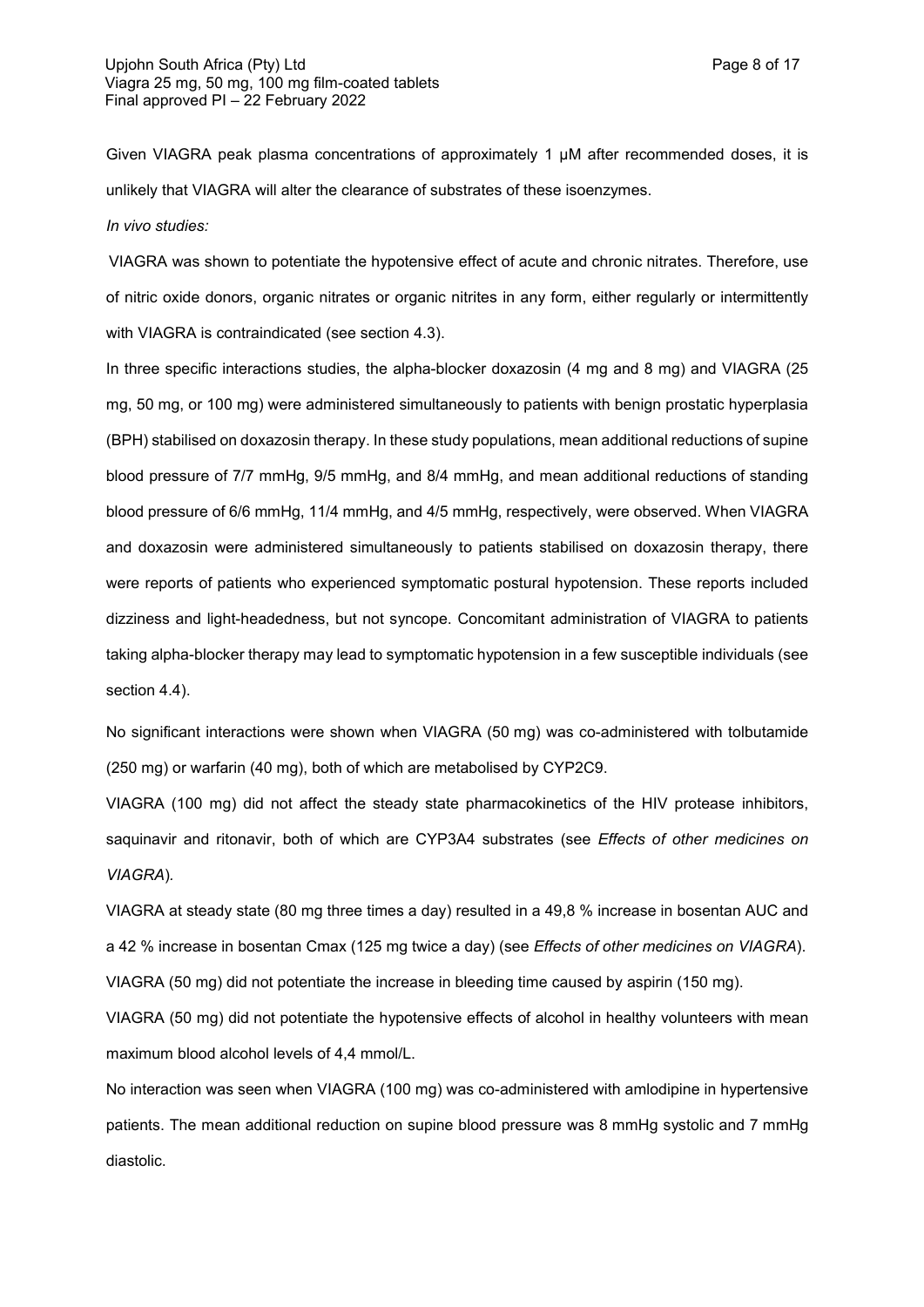Analysis of the safety database showed no difference in the side effect profile in patients taking VIAGRA with and without antihypertensive medication.

#### **4.6 Fertility, pregnancy and lactation**

VIAGRA is not indicated for use in women.

There was no effect on sperm motility or morphology after single 100 mg oral doses of VIAGRA in healthy volunteers.

## **4.7 Effects on ability to drive and use machines**

As dizziness and altered vision were reported in clinical trials with VIAGRA, patients should be aware how they react to VIAGRA and exercise caution before driving, operating hazardous machinery or performing hazardous tasks.

### **4.8 Undesirable effects**

The most commonly reported adverse reactions were headache and flushing.

## **Tabulated summary of adverse reactions**

The side effects reported in clinical trials were categorised utilising the incidence rate as follows: Very common ( $\geq$  1/10); common ( $\geq$  1/100 to < 1/10); uncommon ( $\geq$  1/1 000 to < 1/100); rare ( $\geq$  1/10 000 to < 1/1 000), very rare  $($  < 1/10 000).

| MedDRA system organ class   | <b>Frequency</b> | Side effects                                   |
|-----------------------------|------------------|------------------------------------------------|
| Infections and infestations | Common           | Rhinitis, flu syndrome                         |
|                             | Uncommon         | Respiratory tract infection, infection, herpes |
|                             |                  | simplex, pharyngitis, bronchitis               |
|                             | Rare             | Urinary tract infection, sinusitis, laryngitis |
| Blood and lymphatic system  | Uncommon         | Anaemia                                        |
| disorders                   | Rare             | Leukopenia                                     |
| Immune system disorders     | Uncommon         | Hypersensitivity reactions (including skin     |
|                             |                  | rashes)                                        |
|                             | Rare             | Allergic reaction                              |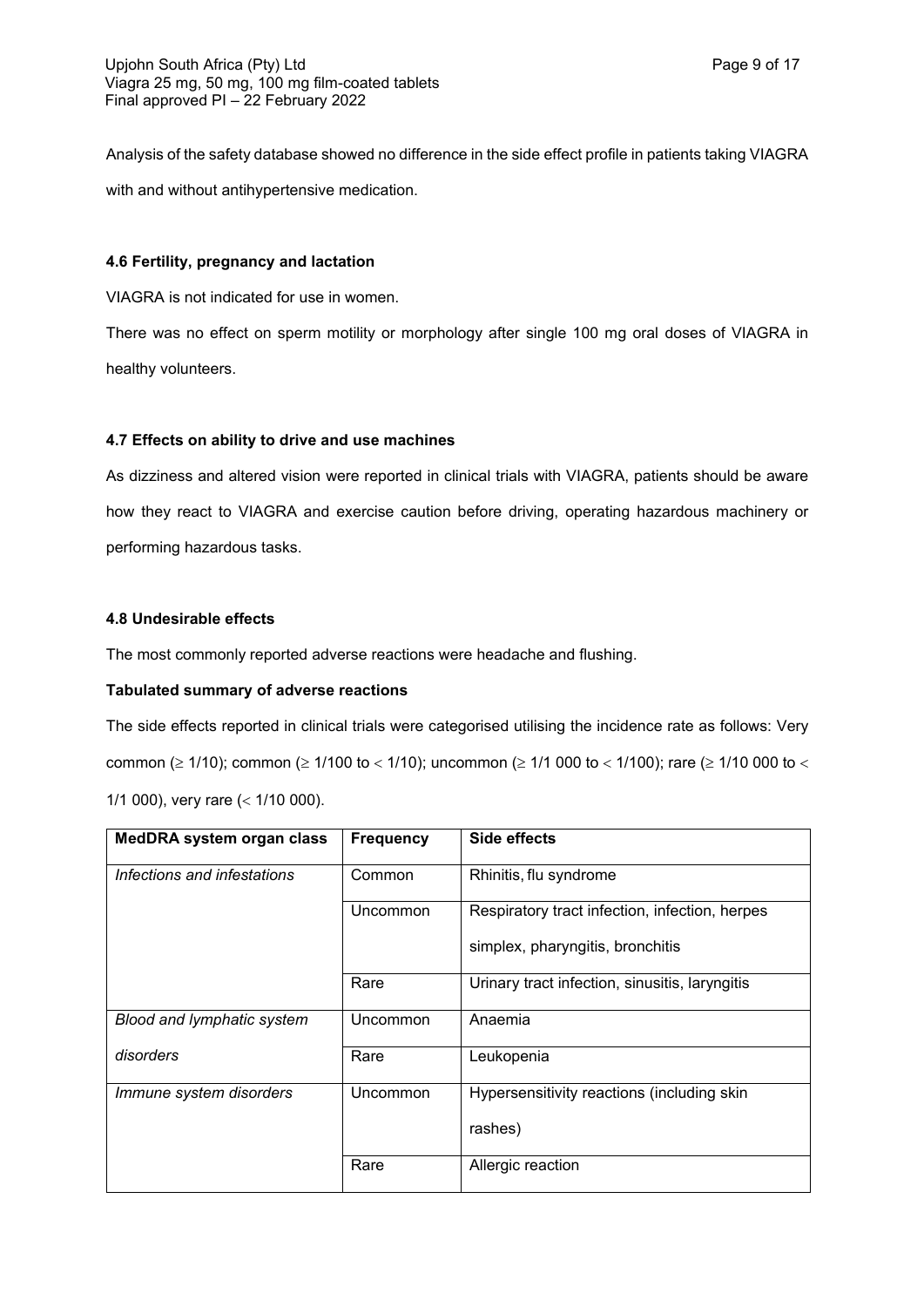| Metabolism and nutrition    | Uncommon    | Unstable diabetes                                  |
|-----------------------------|-------------|----------------------------------------------------|
| disorders                   | Rare        | Hyperglycaemia, hypernatraemia, gout,              |
|                             |             | hyperuricaemia, hypoglycaemic reaction             |
| Psychiatric disorders       | Uncommon    | Insomnia                                           |
|                             | Rare        | Depression, abnormal dreams, anorgasmia            |
| Nervous system disorders    | Very common | Headache                                           |
|                             | Common      | <b>Dizziness</b>                                   |
|                             | Uncommon    | Somnolence, hypertonia, paraesthesia,              |
|                             |             | hypoaesthesia, ataxia, neuropathy                  |
|                             | Rare        | Syncope, vertigo, migraine, myasthenia, tremor,    |
|                             |             | decreased reflexes, neuralgia                      |
| Eye disorders               | Common      | Blurred vision, visual disturbance, cyanopsia,     |
|                             |             | abnormal vision (increased perception of light),   |
|                             |             | chromatopsia (mild and transient, predominantly    |
|                             |             | colour tinge to vision)                            |
|                             | Uncommon    | Eye pain, photophobia, photopsia, ocular           |
|                             |             | hyperaemia, visual brightness, conjunctivitis      |
|                             | Rare        | Eye oedema, eye swelling, dry eye, asthenopia,     |
|                             |             | halo vision, xanthopsia, erythropsia, eye          |
|                             |             | disorder, conjunctival hyperaemia, eye irritation, |
|                             |             | abnormal sensation in eye, eyelid oedema, eye      |
|                             |             | haemorrhage, cataract                              |
| Ear and labyrinth disorders | Uncommon    | <b>Tinnitus</b>                                    |
|                             | Rare        | Deafness, ear pain                                 |
| Cardiac disorders           | Common      | Palpitations                                       |
|                             | Uncommon    | Tachycardia, angina pectoris                       |
|                             | Rare        | AV block, cardiac arrest, heart failure,           |
|                             |             | cardiomyopathy                                     |
| Vascular disorders          | Very common | Vasodilation (flushing)                            |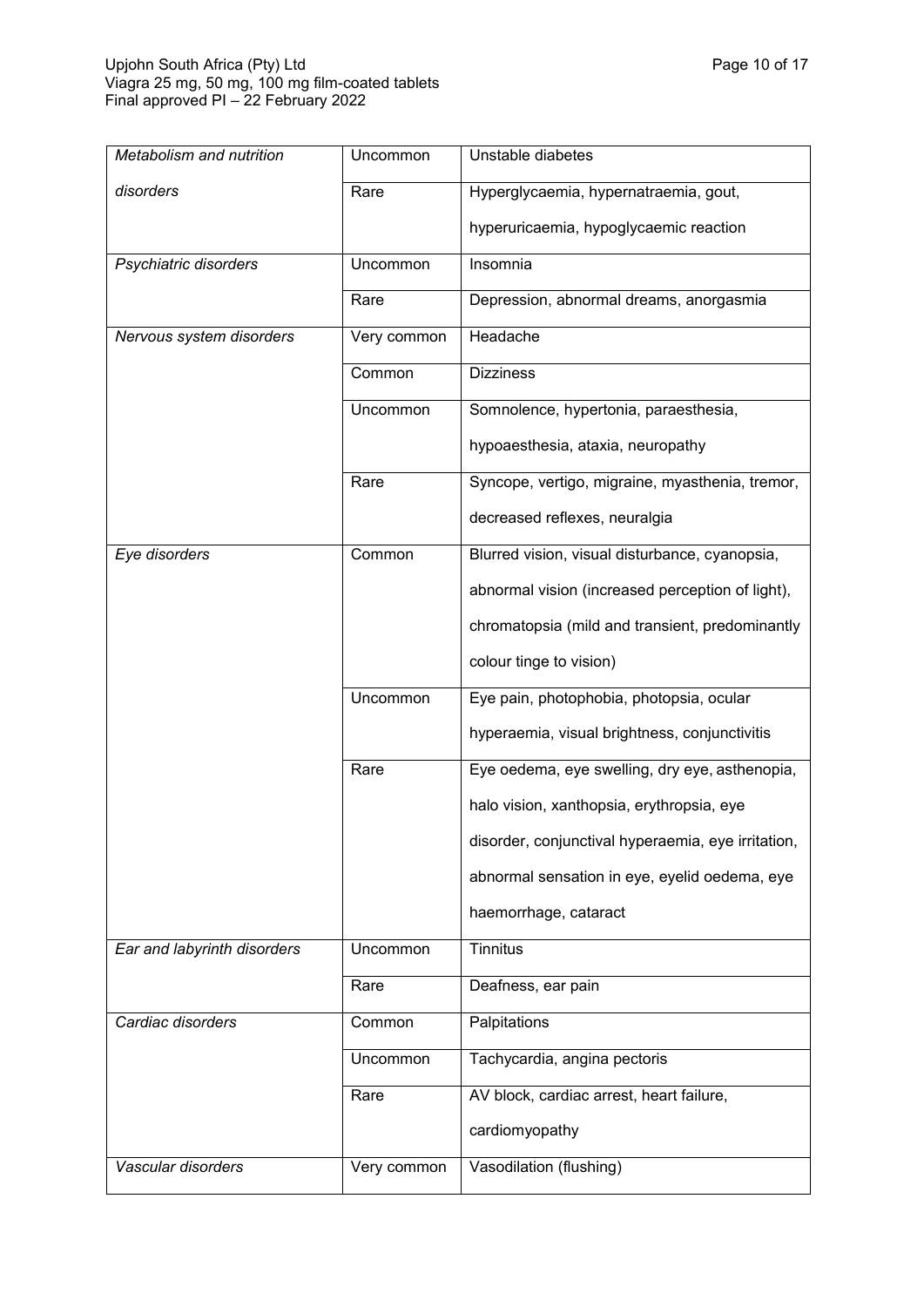|                                           | Common   | Hot flush                                          |
|-------------------------------------------|----------|----------------------------------------------------|
|                                           | Uncommon | Hypotension                                        |
|                                           | Rare     | Shock, postural hypotension                        |
| Respiratory, thoracic and                 | Common   | Nasal congestion                                   |
| mediastinal disorders                     | Uncommon | Epistaxis, sinus congestion, respiratory           |
|                                           |          | disorder, dyspnoea, asthma                         |
|                                           | Rare     | Throat tightness, nasal dryness, nasal oedema,     |
|                                           |          | increased cough, increased sputum                  |
| Gastrointestinal disorders                | Common   | Nausea, dyspepsia                                  |
|                                           | Uncommon | Gastroesophageal reflux disease, vomiting,         |
|                                           |          | upper abdominal pain, dry mouth, diarrhoea,        |
|                                           |          | gastritis, gastroenteritis, gingivitis, rectal     |
|                                           |          | haemorrhage                                        |
|                                           | Rare     | Oral hypoaesthesia, glossitis, oesophagitis,       |
|                                           |          | colitis, dysphagia, stomatitis                     |
| Skin and subcutaneous tissue              | Uncommon | Rash, sweating, skin ulcer                         |
| disorders                                 | Rare     | Pruritus, face oedema, exfoliative dermatitis,     |
|                                           |          | photosensitivity reaction, urticaria, contact      |
|                                           |          | dermatitis, erythema                               |
| Musculoskeletal and connective   Uncommon |          | Myalgia, pain in extremity, arthralgia, back pain, |
| tissue disorders                          |          | tenosynovitis, synovitis                           |
|                                           | Rare     | Arthritis, tendon rupture, arthrosis, bone pain    |
| Renal and urinary disorders               | Rare     | Cystitis, nocturia, urinary                        |
|                                           |          | frequency/incontinence, haematuria                 |
| Reproductive system and                   | Rare     | Increased erection, abnormal ejaculation,          |
| breast disorders                          |          | prostatic disorder, breast enlargement, genital    |
|                                           |          | oedema                                             |
| General disorders and                     | Uncommon | Feeling hot, asthenia, pain, chest pain, thirst    |
| administration site conditions            | Rare     | Irritability, chills, oedema, peripheral oedema    |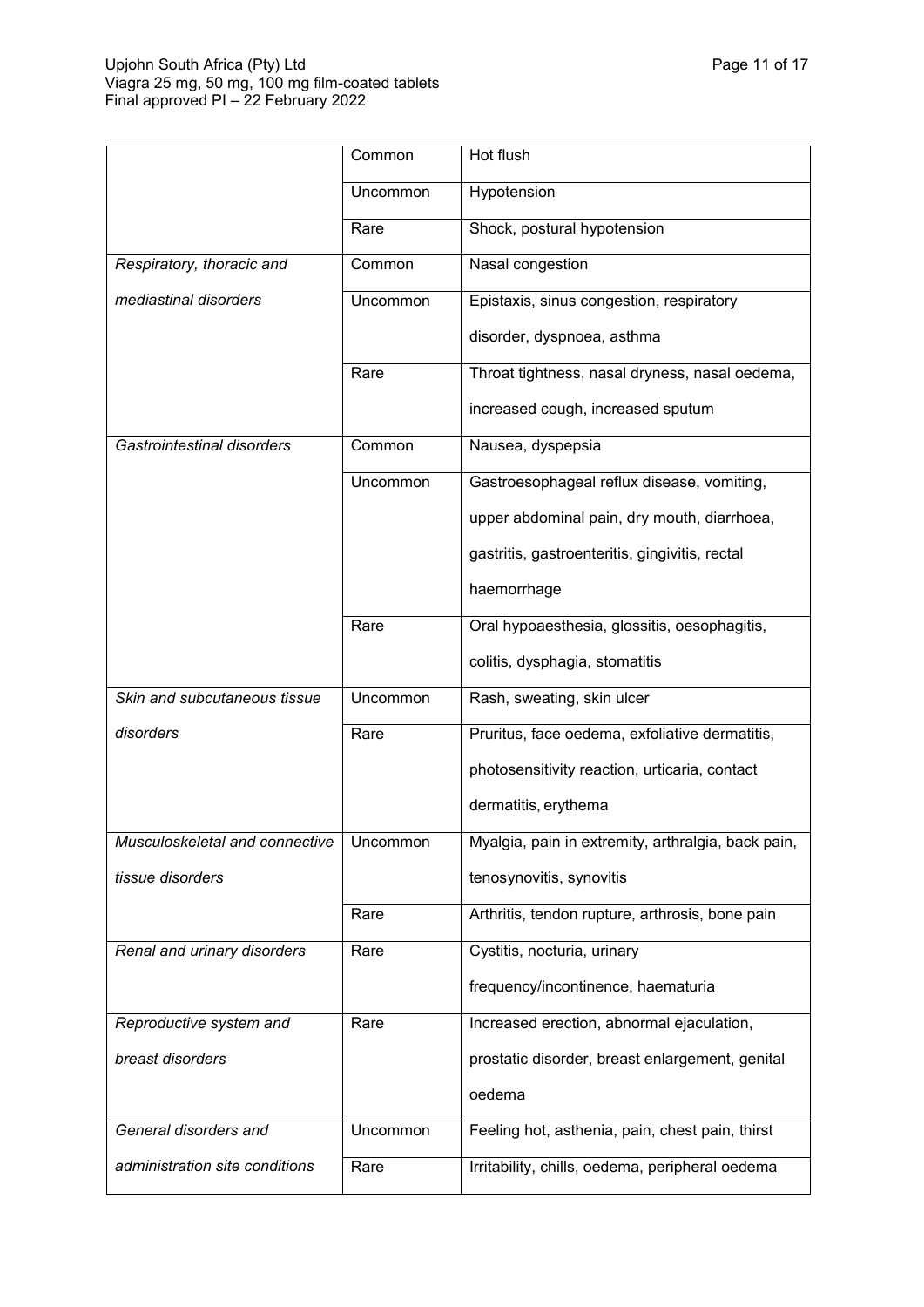| Investigations           | Uncommon | Increased heart rate                       |
|--------------------------|----------|--------------------------------------------|
|                          | Rare     | Abnormal electrocardiogram, abnormal liver |
|                          |          | function tests                             |
| Injury, poisoning and    | Uncommon | Accidental injury/fall                     |
| procedural complications |          |                                            |

#### **Post-marketing experience**

Other events that have been reported in post-marketing surveillance and not listed in the pre-marketing experience include:

| MedDRA system organ class      | <b>Side effects</b>                                                  |  |  |
|--------------------------------|----------------------------------------------------------------------|--|--|
| Nervous system disorders       | Seizure, seizure recurrence                                          |  |  |
| Eye disorders                  | Red eyes/bloodshot eyes, non-arteritic anterior ischaemic optic      |  |  |
|                                | neuropathy with some loss of vision or irreversible blindness,       |  |  |
|                                | diplopia, temporary vision loss/decreased vision, ocular burning,    |  |  |
|                                | ocular swelling/pressure, increased intra-ocular pressure, retinal   |  |  |
|                                | vascular disease or bleeding, vitreous detachment/traction and       |  |  |
|                                | paramacular oedema                                                   |  |  |
| Cardiac disorders              | infarction,<br>sudden cardiac<br>Myocardial<br>ventricular<br>death. |  |  |
|                                | dysrhythmia                                                          |  |  |
| Vascular disorders             | Hypotensive events after the use of VIAGRA in combination with       |  |  |
|                                | cerebrovascular<br>alpha<br>blockers,<br>haemorrhage,<br>transient   |  |  |
|                                | ischaemic attack, hypertension                                       |  |  |
| Reproductive system and breast | Prolonged erection, priapism                                         |  |  |
| disorders                      |                                                                      |  |  |

#### **Reporting of suspected adverse reactions**

Reporting suspected adverse reactions after authorisation of the medicine is important. It allows continued monitoring of the benefit/risk balance of the medicine. Health care providers are asked to report any suspected adverse reactions to SAHPRA via the "**6.04 Adverse Drug Reactions Reporting**  Form", found online under SAHPRA's publications:<https://www.sahpra.org.za/Publications/Index/8>.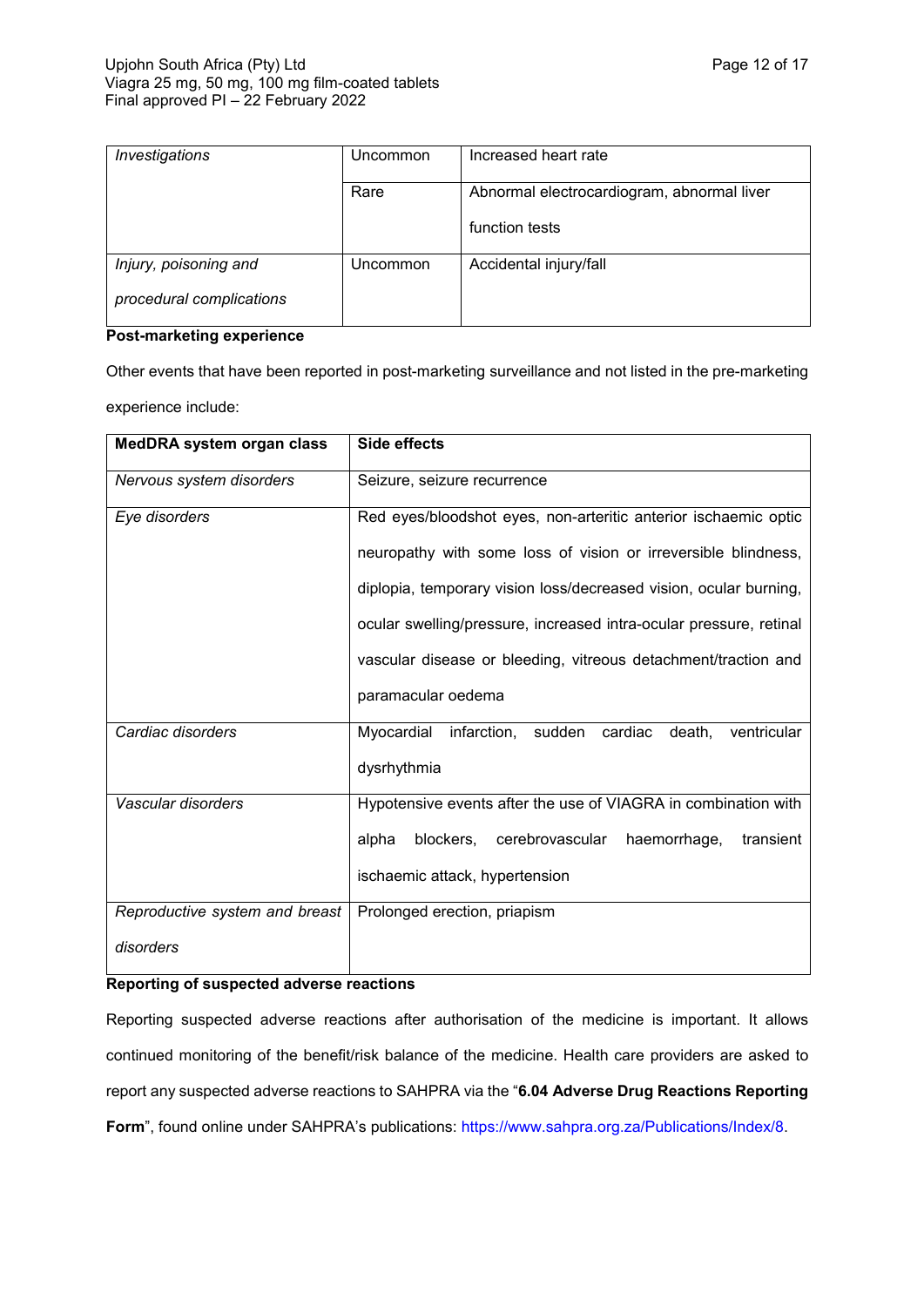#### **4.9 Overdose**

In studies with healthy volunteers of single doses up to 800 mg, adverse events were similar to those seen at lower doses but incidence rates and severities were increased.

Side effects may be exacerbated or exaggerated (see section 4.8).

In cases of overdose, supportive measures should be adopted as required.

Renal dialysis is not expected to accelerate clearance as VIAGRA is highly bound to plasma proteins and not eliminated in the urine.

## **5. PHARMACOLOGICAL PROPERTIES**

### **5.1 Pharmacodynamic properties**

Category and class: A 7.1.5 Vasodilators – peripheral

Sildenafil is a selective inhibitor of cyclic guanosine monophosphate (cGMP)-specific phosphodiesterase type 5 (PDE5).

### *Mechanism of action*

Sildenafil has no direct relaxant effect on isolated human corpus cavernosum but enhances the effect of nitric oxide (NO) by inhibiting phosphodiesterase type 5 (PDE5), which is responsible for degradation of cGMP in the corpus cavernosum.

When sexual stimulation causes local release of NO, inhibition of PDE5 by sildenafil causes increased levels of cGMP in the corpus cavernosum, resulting in smooth muscle relaxation and inflow of blood to the corpus cavernosum.

Sildenafil at recommended doses has no effect in the absence of sexual stimulation.

## **5.2 Pharmacokinetic properties**

Sildenafil pharmacokinetics are dose-proportional over the recommended dose range.

It is eliminated predominantly by hepatic metabolism (mainly cytochrome P450 3A4) and is converted to an active metabolite with properties similar to the parent, sildenafil.

## **Absorption**

Sildenafil is rapidly absorbed after oral administration. The mean absolute oral bioavailability is approximately 41 % (range 25 – 63 %). Maximum observed plasma concentrations are reached within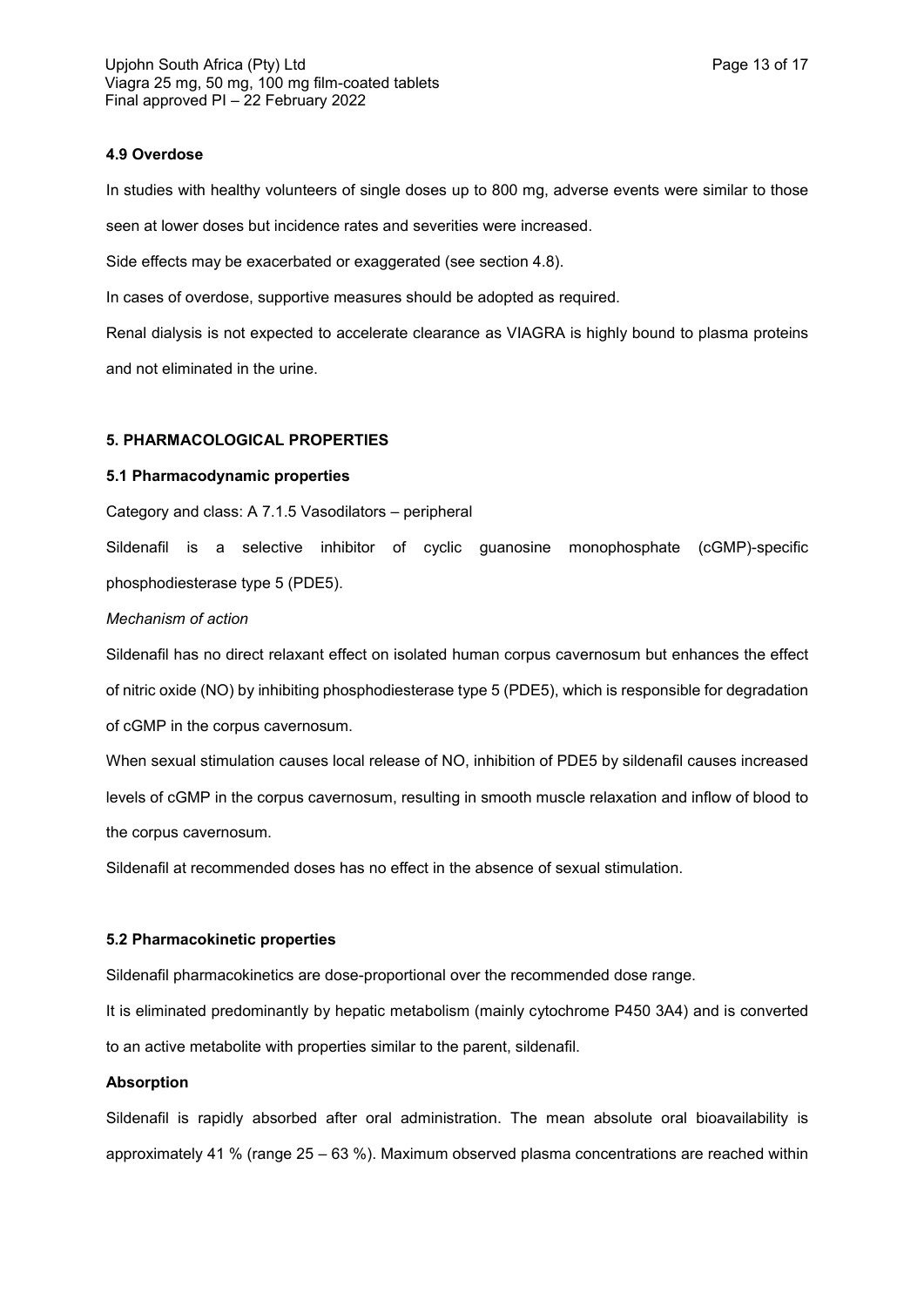30 to 120 minutes (median 60 minutes) of oral dosing in the fasted state. Sildenafil inhibits the human PDE5 enzyme *in vitro* by 50 % at a concentration of 3,5 nM. In man, the mean maximum free plasma concentration of sildenafil following a single oral dose of 100 mg is approximately 18 ng/mL, or 38 nM. When sildenafil is taken with a high fat meal, the rate of absorption is reduced with a mean delay in  $T_{\text{max}}$ of 60 minutes and a mean reduction in Cmax of 29 %, however, the extent of absorption was not significantly affected (AUC decreased by 11 %).

#### **Distribution**

The mean steady state volume of distribution (V<sub>ss</sub>) for sildenafil is 105 L, indicating distribution into the tissues. Sildenafil and its major circulating N-desmethyl metabolite are both approximately 96 % bound to plasma proteins. Protein binding is independent of total medicine concentrations.

Based upon measurements of sildenafil in semen of healthy volunteers 90 minutes after dosing, less than 0,0002 % (average 188 ng) of the administered dose may appear in the semen of patients.

#### **Biotransformation**

Sildenafil is cleared predominantly by the CYP3A4 (major route) and CYP2C9 (minor route) hepatic microsomal isoenzymes. The major circulating metabolite results from N-demethylation of sildenafil and is itself further metabolised. This metabolite has a PDE selectivity profile similar to sildenafil and an *in vitro* potency for PDE5 approximately 50 % that of the parent medicine. In healthy volunteers, plasma concentrations of this metabolite are approximately 40 % of those seen for sildenafil. The N-desmethyl metabolite is further metabolised, with a terminal half-life of approximately 4 hours.

#### **Elimination**

The total body clearance of sildenafil is 41 L/h with a resultant terminal phase half-life of  $3 - 5$  hours. After either oral or intravenous administration, sildenafil is excreted as metabolites predominantly in the faeces (approximately 80 % of administered oral dose) and to a lesser extent in the urine (approximately 13 % of administered oral dose).

#### **Special populations**

#### *Elderly*

Healthy elderly volunteers (65 years or over) had a reduced clearance of sildenafil, resulting in approximately 90 % higher plasma concentrations of sildenafil and the active N-desmethyl metabolite compared to those seen in healthy younger volunteers (18 – 45 years). Due to age-differences in plasma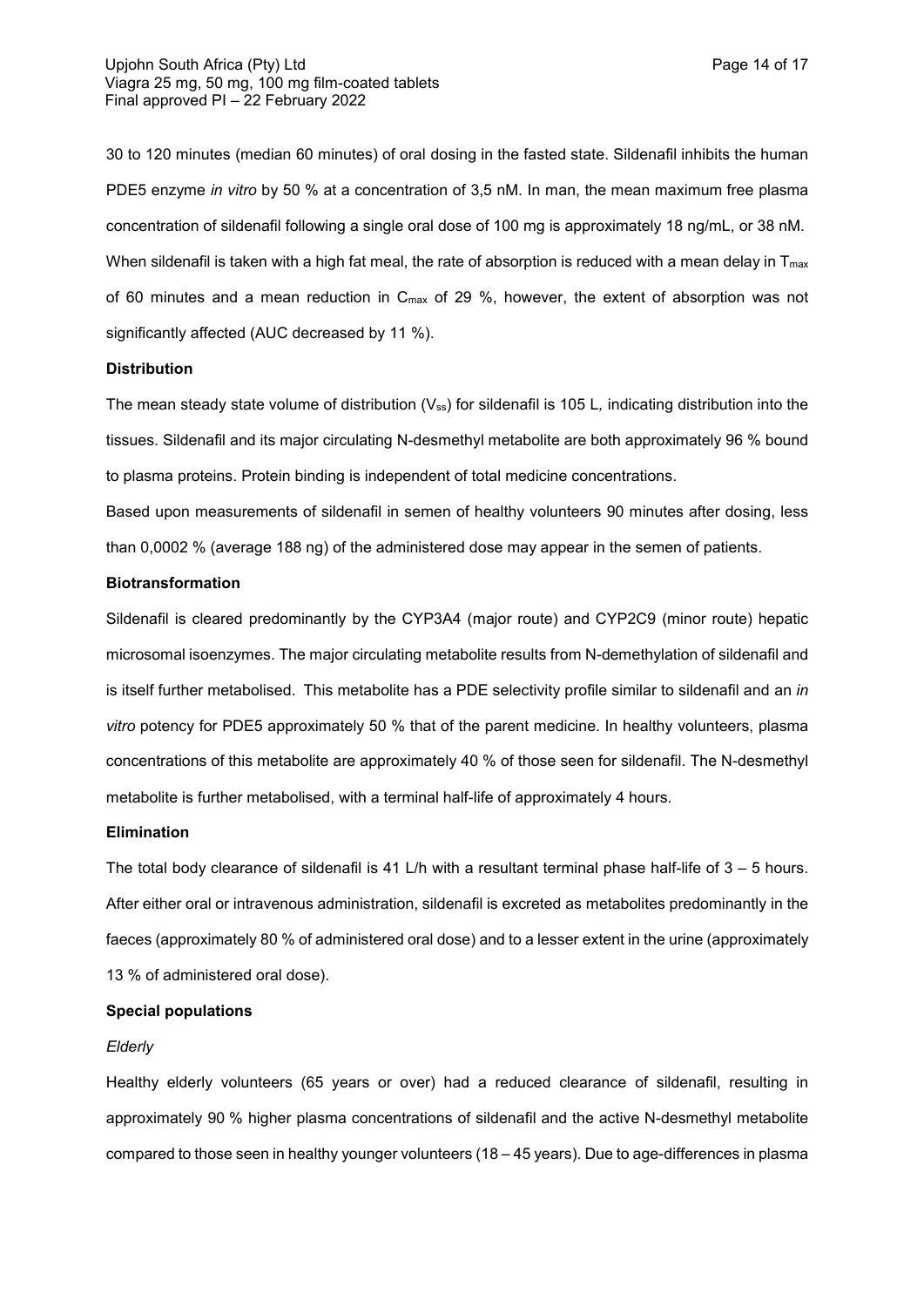protein binding, the corresponding increase in free sildenafil plasma concentration was approximately 40 %.

### *Renal insufficiency*

In volunteers with mild (creatinine clearance =  $50 - 80$  mL/min) and moderate (creatinine clearance = 30 – 49 mL/min) renal impairment, the pharmacokinetics of a single oral dose of sildenafil (50 mg) were not altered. In volunteers with severe (creatinine clearance < 30 mL/min) renal impairment, sildenafil clearance was reduced, resulting in approximately doubling of AUC (100 %) and Cmax (88 %) compared to age-matched volunteers with no renal impairment (see section 4.2).

In addition, N-desmethyl metabolite AUC and  $C_{\text{max}}$  values were significantly increased 200 % and 79 % respectively in subjects with severe renal impairment compared to subjects with normal renal function. *Hepatic insufficiency*

# In volunteers with hepatic cirrhosis (Child-Pugh A and B) sildenafil clearance was reduced, resulting in increases in AUC (85 %) and  $C_{\text{max}}$  (47 %) compared to age-matched volunteers with no hepatic impairment (see section 4.2). The pharmacokinetics of sildenafil in patients with severely impaired hepatic function (Child-Pugh class C) have not been studied.

## **6. PHARMACEUTICAL PARTICULARS**

#### **6.1 List of excipients**

Calcium hydrogen phosphate (anhydrous) Croscarmellose sodium Hypromellose Indigo carmine aluminium lake Lactose monohydrate Magnesium stearate Microcrystalline cellulose Titanium dioxide

**Triacetin** 

#### **6.2 Incompatibilities**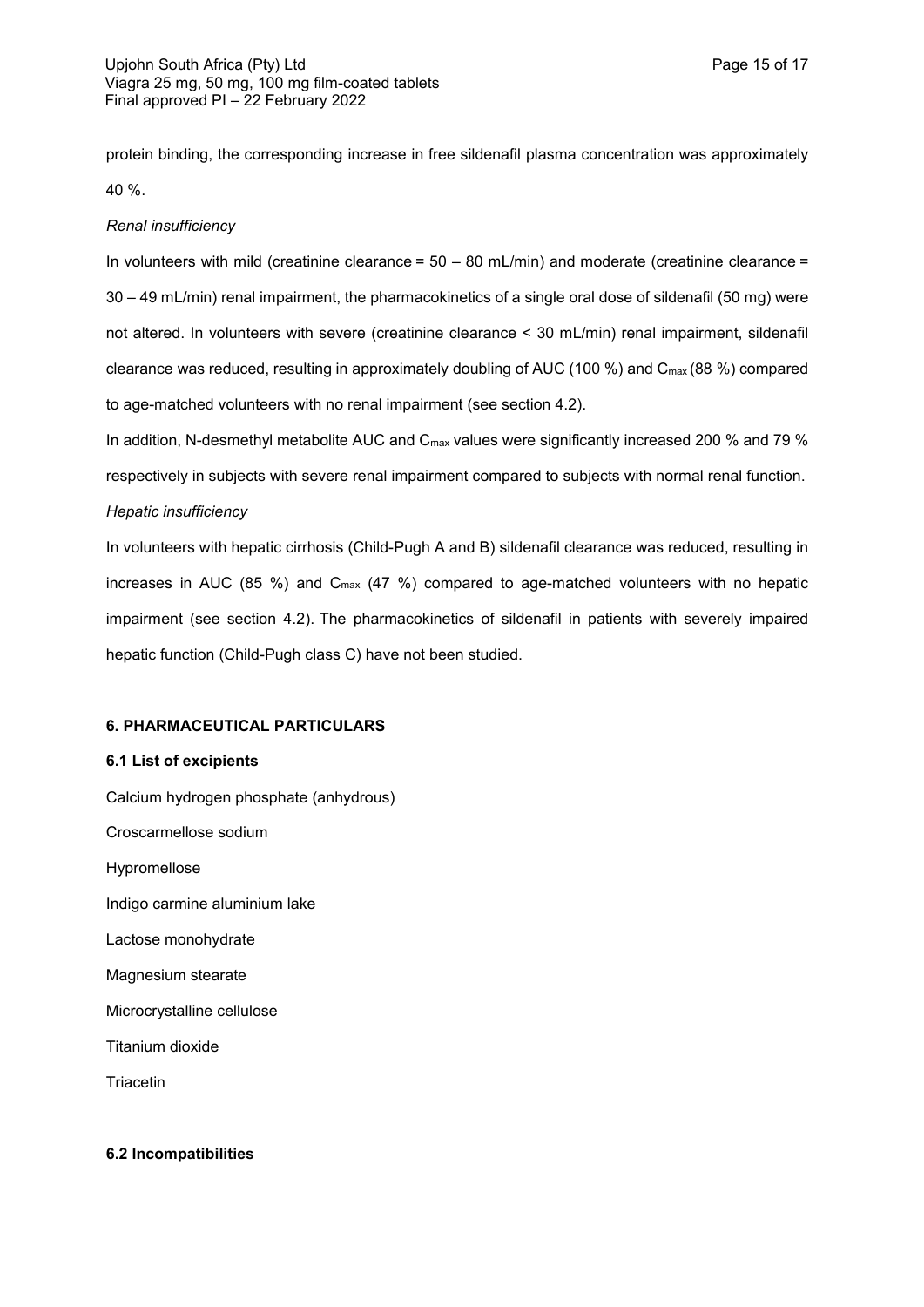Not applicable.

# **6.3 Shelf life**

60 months.

# **6.4 Special precautions for storage**

Store at or below 30 °C.

Store the blisters in the carton until required for use.

## **6.5 Nature and contents of container**

VIAGRA 25 mg, 50, mg 100 mg: Aluminium foil/clear PVC blisters are packed into a white printed outer cardboard carton with a package insert. The film-coated tablets are available in pack sizes of 1, 2, 4, 8 and 12.

Not all pack sizes may be marketed.

## **6.6 Special precautions for disposal**

No special requirements.

# **7. HOLDER OF CERTIFICATE OF REGISTRATION**

Upjohn South Africa (Pty) Ltd 85 Bute Lane Sandton 2196 South Africa Tel.: +27(0)11 320 6000 / 0860 734 937 (Toll-free South Africa)

## **8. REGISTRATION NUMBERS**

VIAGRA 25 mg: 32/7.1.5/0621 VIAGRA 50 mg: 32/7.1.5/0622 VIAGRA 100 mg: 32/7.1.5/0623